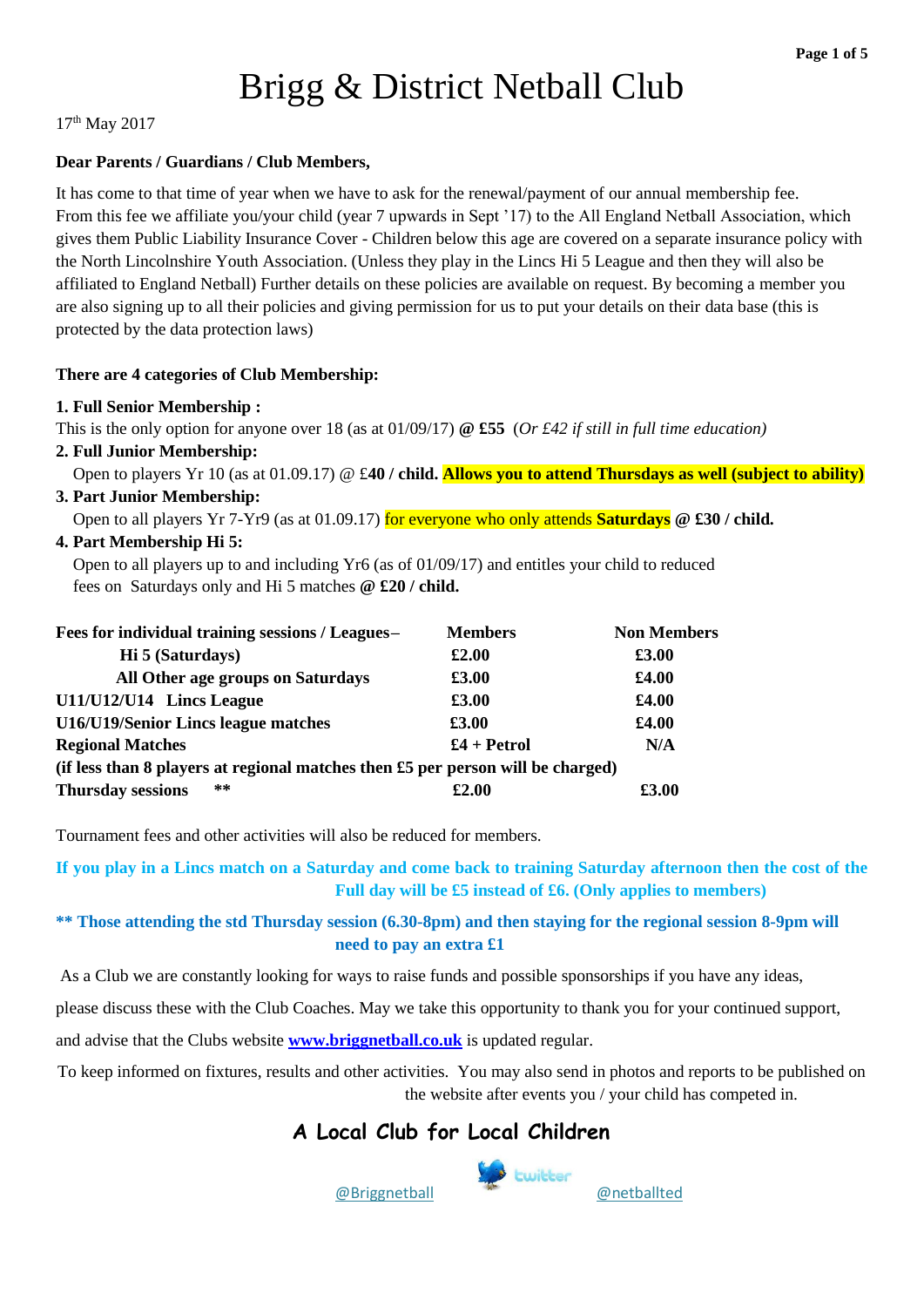## Brigg & District Netball Club Membership Form

1 st June 2017 - May 2018

| School Year as at 01.09.17 : |     |  |
|------------------------------|-----|--|
|                              |     |  |
|                              |     |  |
|                              |     |  |
|                              |     |  |
| Membership Category          |     |  |
| Senior Membership            | £55 |  |
| Full Junior Membership       | £40 |  |
| Part Membership              | £30 |  |
| Hi 5 Membership              | £20 |  |

Please sign the following:

I am happy for my child (named above) / myself to attend the Brigg & District Netball Club and have read, understood and accept their codes of conduct (available on the website along with the Engalnd Netball relevant policies).

I also consent / do not consent for my child / my photo (no names) to appear on the club web Page – or just their names on match reports. \* If never is crossed out – we will assume we are able to show photos on the web page.

(Parent / Guardian if under 18) Date :…..........................................................................

AS OF 1ST JUNE 2017, IF THE MEMBERSHIP HAS NOT BEEN PAID – THE **CURRENT NON MEMBERSHIP SESSION / MATCH FEE WILL BE APPLICABLE UNTIL THE MEMBERSHIP FEE IS PAID.**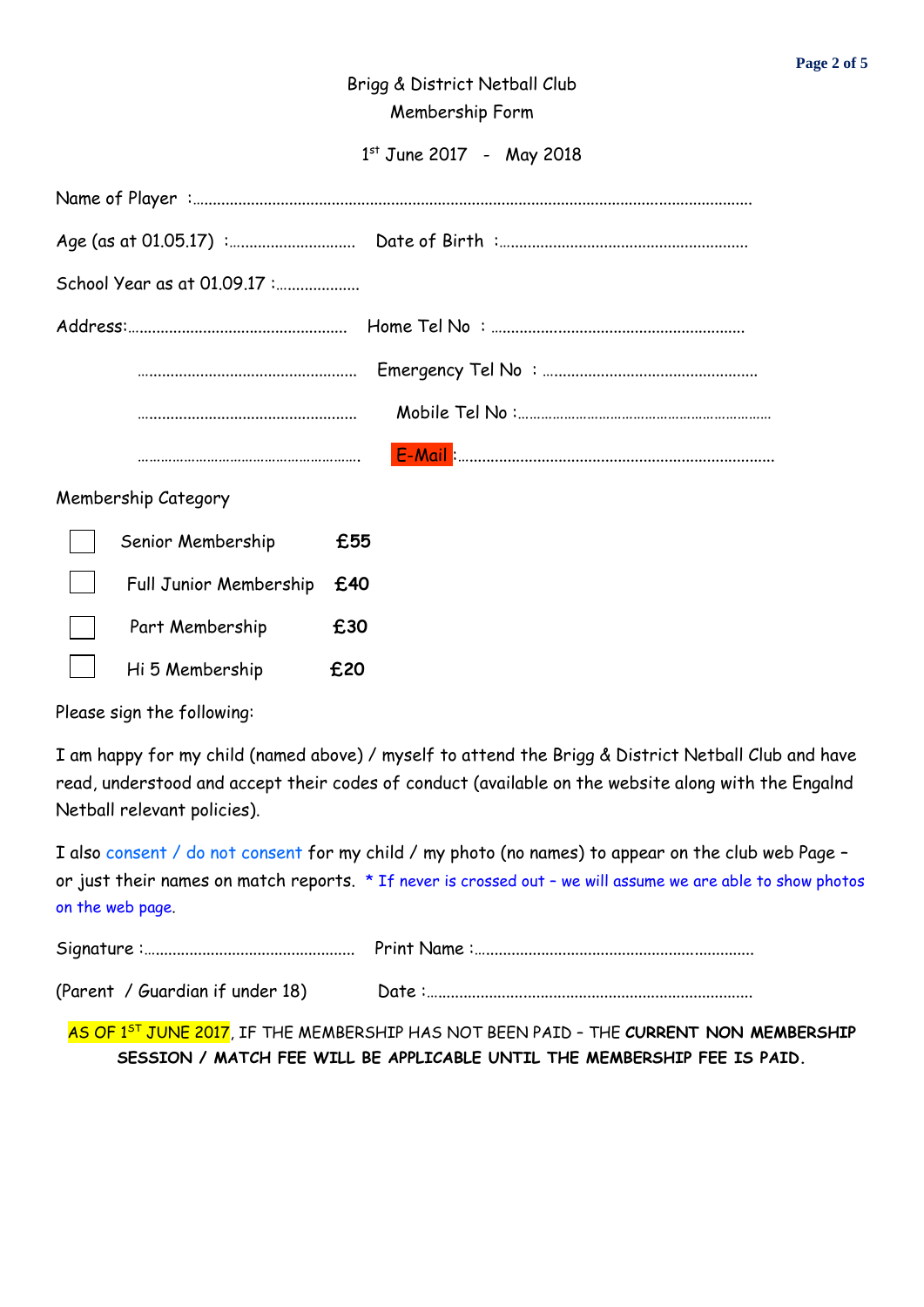#### Brigg & District Netball Club

#### **Codes of Conduct** - Re-Issued May 2017

#### Coaches / Umpires & Officials:

- Will keep up to date.
- Do their best by the Club / Players at all times.
- Encourage fair play / sportsmanship.
- Encourage players to play by the rules by teaching them.
- Condemn bad behaviour / language.
- Lead by example.
- Respect player's views.
- Respect other officials / coaches and all players.
- Jointly discuss / agree team selections.
- Wear suitable clothing for the role they are undertaking.

#### Players:

- Be punctual & attend as regular as possible.
- Come with short nails.
- Come with no jewellery on / in.
- Wear suitable clothing (no Jeans).
- Try different positions.
- Always try your best.
- Be sportsman like.
- Play by the rules.
- Be a "team" player even if a substitute.
- Control temper and language.
- Respect officials / umpires and coaches.
- Respect team-mates.
- NO BULLYING in person or via social media!
- Abide by Club Codes of Conduct and Dress Code.
- Wear only team kit to matches / fixtures, including plain or colour co-ordinated socks.
- No chewing gum.
- Pay appropriate fees as required.

…....................................................................................................................................................................................

I agree to abide by the above Signed:…...............................................................

Name:…...............................................................Date :…..................................................................

Please note the club is signed up to all the England Netball Social Media and Anti Bullying policies and by being a member of club you are automatically signed up to these – these can be found on the England website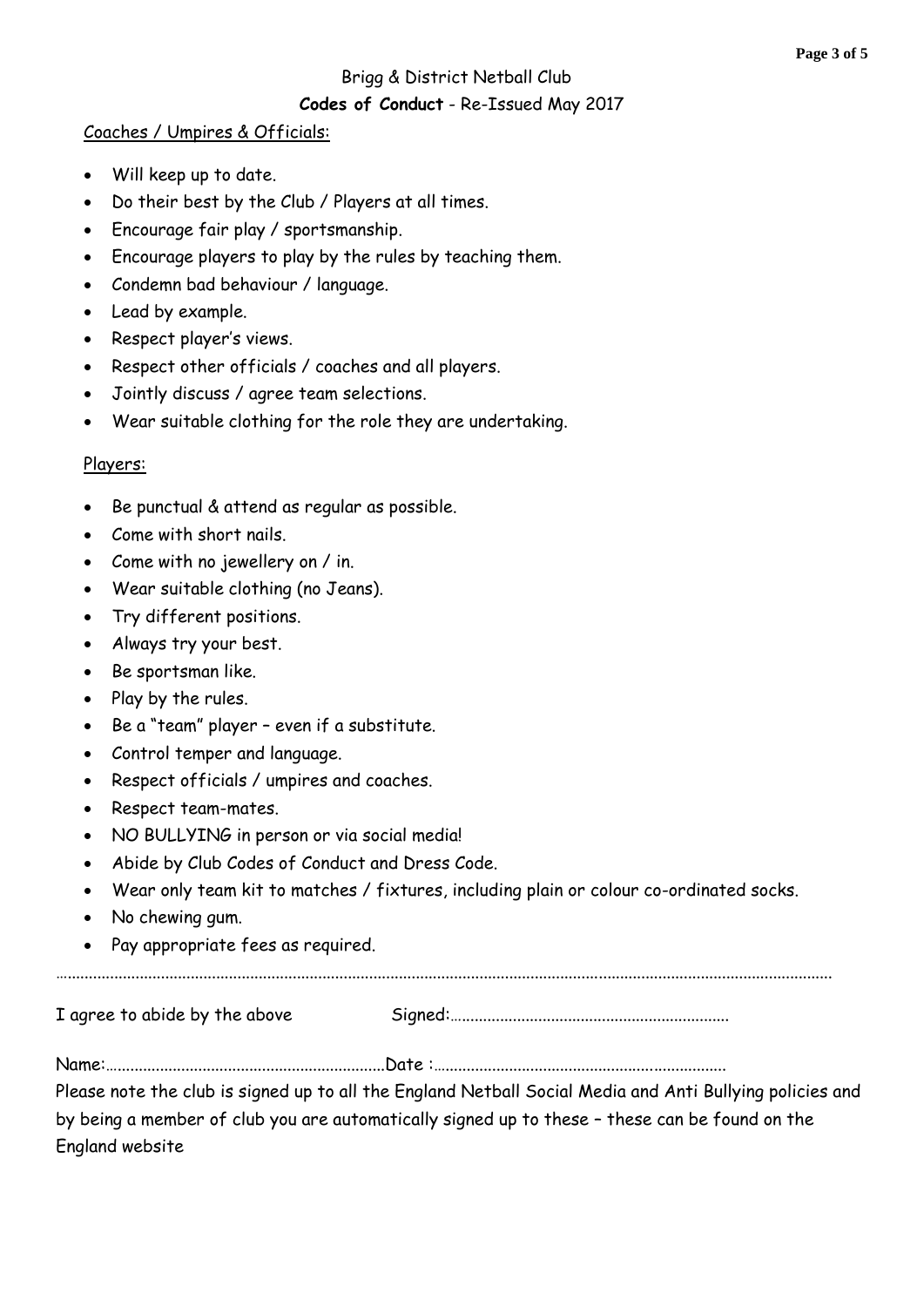## **Medical Form May 2017**

As with all sports, playing netball carries a small risk of injury. All sessions are run by qualified All England Netball Association coaches. Please complete the following, sign and return it to the Club as soon as possible.

If you have any queries please do not hesitate to ask any of the coaches.

| Name of Player:               |                                            |
|-------------------------------|--------------------------------------------|
| Date of Birth:                |                                            |
| Name of Parent / Guardian:    |                                            |
| Address of Player:            |                                            |
|                               |                                            |
| Postcode:                     |                                            |
| Telephone No:                 |                                            |
| Emergency Tel No:             |                                            |
| <b>Family Doctor:</b>         |                                            |
| Address:                      |                                            |
|                               |                                            |
| Any known medical conditions: | (including current medication & allergies) |
|                               |                                            |

#### **Consent :**

• I agree to my child taking part in the activities of the Brigg & District Netball Club.

….............................................................................................................................................................

- I confirm, to the best of my knowledge my child does not suffer from any other condition other than those listed above, and I will inform the Club of any changes to this if and when they arise.
- I consent to my child travelling by any form of public transport, minibus or motor vehicle driven by a Club Coach/Official or any other Parent attending, to any event in which the club is participating in.
- I authorise any Club Official accompanying the club, to consent to such medical treatment (including inoculations, blood transfusion or surgery) which in the opinion of a qualified medical practitioner may be necessary during any period of time when my child is with the Brigg & District Netball Club, and away from any direct parental control and direction.
- $\bullet$